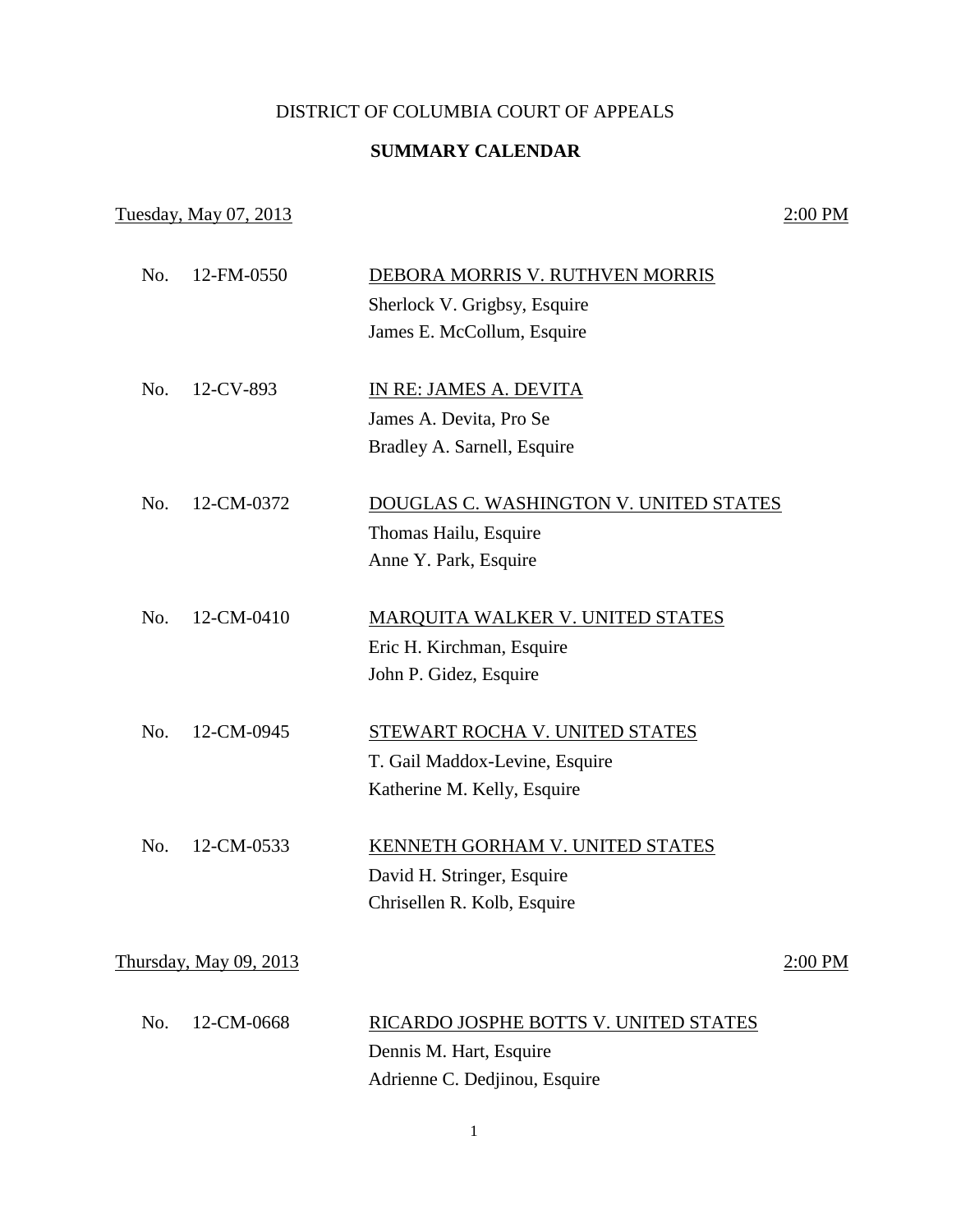| No. | 12-CM-1533                   | KANTU D. GRAHAM V. UNITED STATES                                      |         |
|-----|------------------------------|-----------------------------------------------------------------------|---------|
|     |                              | Chantal Jean-Baptiste, Esquire                                        |         |
|     |                              | Karen Shinskie, Esquire                                               |         |
| No. | 12-CM-0601                   | HENRY HALL V. UNITED STATES                                           |         |
|     |                              | Susan E. Borecki, Esquire                                             |         |
|     |                              | James A. Ewing, Esquire                                               |         |
| No. | 12-CM-0528                   | EBOU TAAL V. UNITED STATES                                            |         |
|     |                              | David Carey Woll, Esquire                                             |         |
|     |                              | Margaret E. Barr, Esquire                                             |         |
| No. | 12-CO-0913                   | EVERIT L. JENNINGS V. UNITED STATES                                   |         |
|     |                              | Erek L. Barron, Esquire                                               |         |
|     |                              | Sharon A. Sprague, Esquire                                            |         |
| No. | 12-CM-0512                   | RONNIE MARSHALL V. UNITED STATES                                      |         |
|     |                              | Joel Robert Davidson, Esquire                                         |         |
|     |                              | Suzanne G. Curt, Esquire                                              |         |
|     | <u>Tuesday, May 14, 2013</u> |                                                                       | 2:00 PM |
|     |                              |                                                                       |         |
| No. | 12-AA-0532                   | PANUTAT, LLC V. DC ALCOHOLIC BEVERAGE<br><b>CONTROL BOARD</b>         |         |
|     |                              | Matthew August Lefande, Esquire                                       |         |
|     |                              | Cornish F. Hitchcock, Esquire                                         |         |
| No. | 12-AA-0344                   | SPRING VALLEY- WESLEY HEIGHTS CITIZENS                                |         |
|     |                              | <b>ASSOCIATION V. D.C. ALCOHOLIC BEVERAGE</b><br><b>CONTROL BOARD</b> |         |
|     |                              | Michael Mazzuchi, Esquire                                             |         |
|     |                              | Richard S. Love, Esquire                                              |         |
|     |                              |                                                                       |         |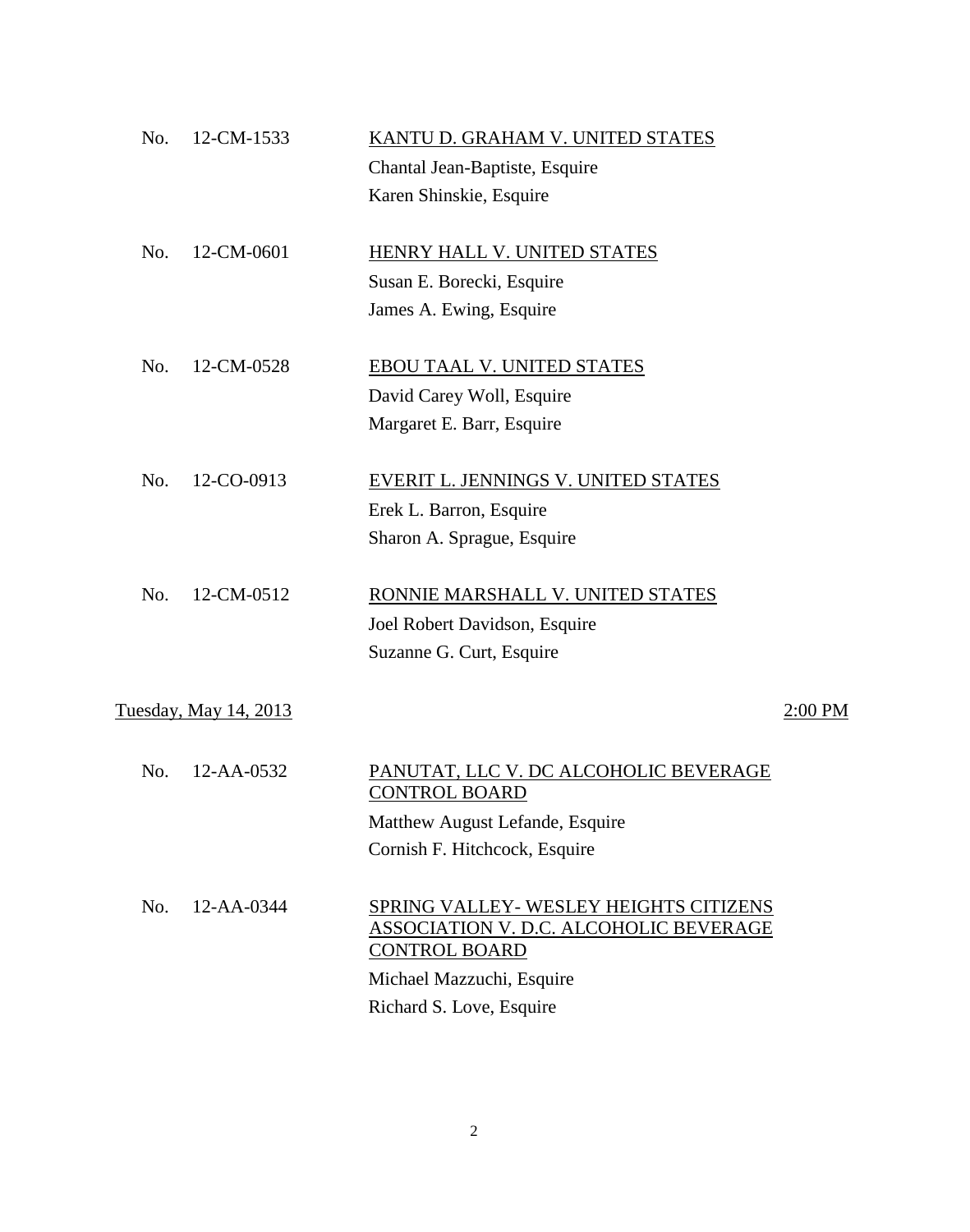| No. | 11-CV-1209            | L. RUSSELL ASSOCIATES V. S&J IVY                 |
|-----|-----------------------|--------------------------------------------------|
| No. | 11-CV-1293            | S & J IVEY, ET AL V. L. RUSSELL & ASSOCIATES     |
|     |                       | Kenneth D. Bynum, Esquire                        |
|     |                       | Wendell C. Robinson, Esquire                     |
|     |                       |                                                  |
| No. | 12-PR-0398            | IN RE: ESTATE OF ELOISE HILLIARD, JOAN HILLIARD; |
|     |                       | <b>APLT</b>                                      |
|     |                       | Joan Hilliard, Pro Se                            |
|     |                       |                                                  |
| No. | 12-AA-1711            | LUZ M. DANIELSEN-SCHNEIDER V. D.C. DEP'T OF      |
|     |                       | <b>EMPLOYMENT SERVICES</b>                       |
|     |                       | Michael J. Kitzman, Esquire                      |
|     |                       | Barry D. Bernstein, Esquire                      |
|     |                       |                                                  |
| No. | 11-CV-1329            | MARILYN SMITH V. DISTRICT OF COLUMBIA, ET AL     |
|     |                       | Gregory L. Lattimer, Esquire                     |
|     |                       | Carl J. Schifferle, Esquire                      |
|     |                       |                                                  |
|     | Tuesday, May 21, 2013 | 2:00 PM                                          |
|     |                       |                                                  |
| No. | 12-CM-0623            | TREMAINE MICHAEL SMALLWOOD V. UNITED             |
|     |                       | <b>STATES</b>                                    |
|     |                       | Daniel K. Dorsey, Esquire                        |
|     |                       | Margaret E. Barr, Esquire                        |
|     |                       |                                                  |
| No. | 12-CF-0976            | RAYMOND G. JACKSON V. UNITED STATES              |
|     |                       | Montrell L. Scaife, Esquire                      |
|     |                       | Christine Macey, Esquire                         |
|     |                       |                                                  |
| No. | 12-CF-1153            | JANSON LASALLE V. UNITED STATES                  |
|     |                       | Charles Lauture, Esquire                         |
|     |                       | Karen Shinskie, Esquire                          |
|     |                       |                                                  |
| No. | 12-CM-0856            | <b>SHARON JOHNSON V. UNITED STATES</b>           |
|     |                       | Rahkel Bouchet, Esquire                          |
|     |                       | Patricia A. Heffernan, Esquire                   |

3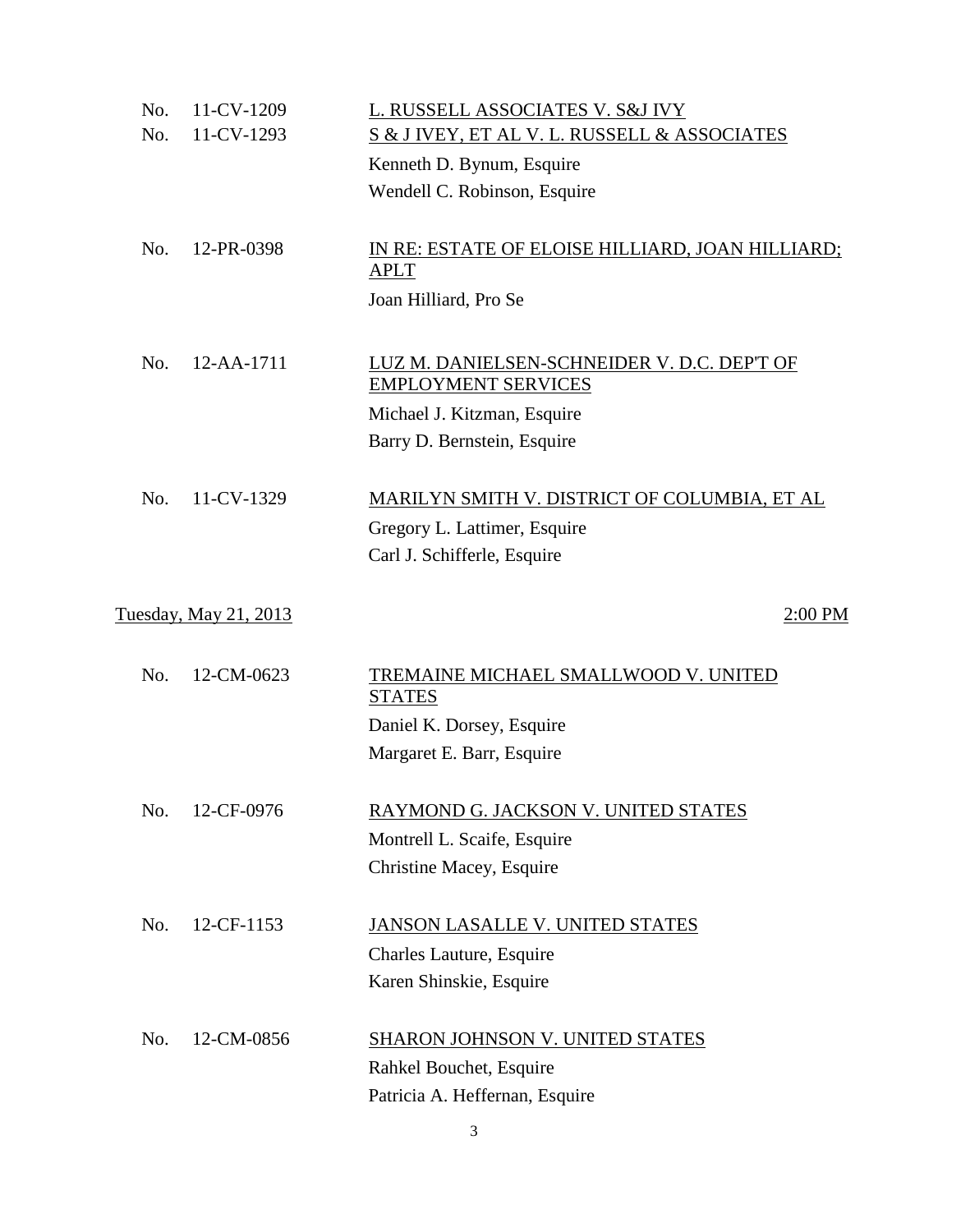| 11-CF-1722<br>No.      | ANTONIO C. NERO V. UNITED STATES                                     |
|------------------------|----------------------------------------------------------------------|
|                        | Nancy E. Allen, Esquire                                              |
|                        | Lauren R. Bates, Esquire                                             |
|                        |                                                                      |
| No.<br>12-CO-0096      | CORTEZ GATLIN V. UNITED STATES                                       |
|                        | Joanne M. Vasco, Esquire                                             |
|                        | James A. Ewing, Esquire                                              |
|                        |                                                                      |
| Thursday, May 23, 2013 | $2:00$ PM                                                            |
|                        |                                                                      |
| 12-CV-0196<br>No.      | NURUL M. HAQUE, ET AL V. DISTRICT OF COLUMBIA                        |
|                        | Michael H. Selter, Esquire                                           |
|                        | Carl J. Schifferle, Esquire                                          |
|                        |                                                                      |
| 12-CV-1715<br>No.      | THEODORE E. POWELL V. WASHINGTON TEACHERS                            |
|                        | <b>UNION</b>                                                         |
|                        | Theodore E. Powell, Pro Se                                           |
|                        | Belinda Kittles Perry, Esquire                                       |
|                        |                                                                      |
| No.<br>12-CV-1488      | HARRY DAVID MORGAN V. NATIONWIDE GENERAL<br><b>INSURANCE COMPANY</b> |
|                        | Harry D. Morgan, Pro Se                                              |
|                        | Earnest Franklin, Jr., Esquire                                       |
|                        |                                                                      |
| No.<br>12-AA-0423      | PALM FACILITY SERVICES, LLC V. JONNY A.                              |
|                        | <b>CASTILLO</b>                                                      |
|                        | Mark A. Gilday, Esquire                                              |
|                        | Jonny A. Castillo, Pro Se                                            |
|                        |                                                                      |
| 12-CV-1178<br>No.      | REV. SYLVIA B. LEWIS V. WASHINGTON HOSPITAL                          |
|                        | <b>CENTER</b>                                                        |
|                        | Michael R. Murphy, Esquire                                           |
|                        | Crystal S. Deese, Esquire                                            |